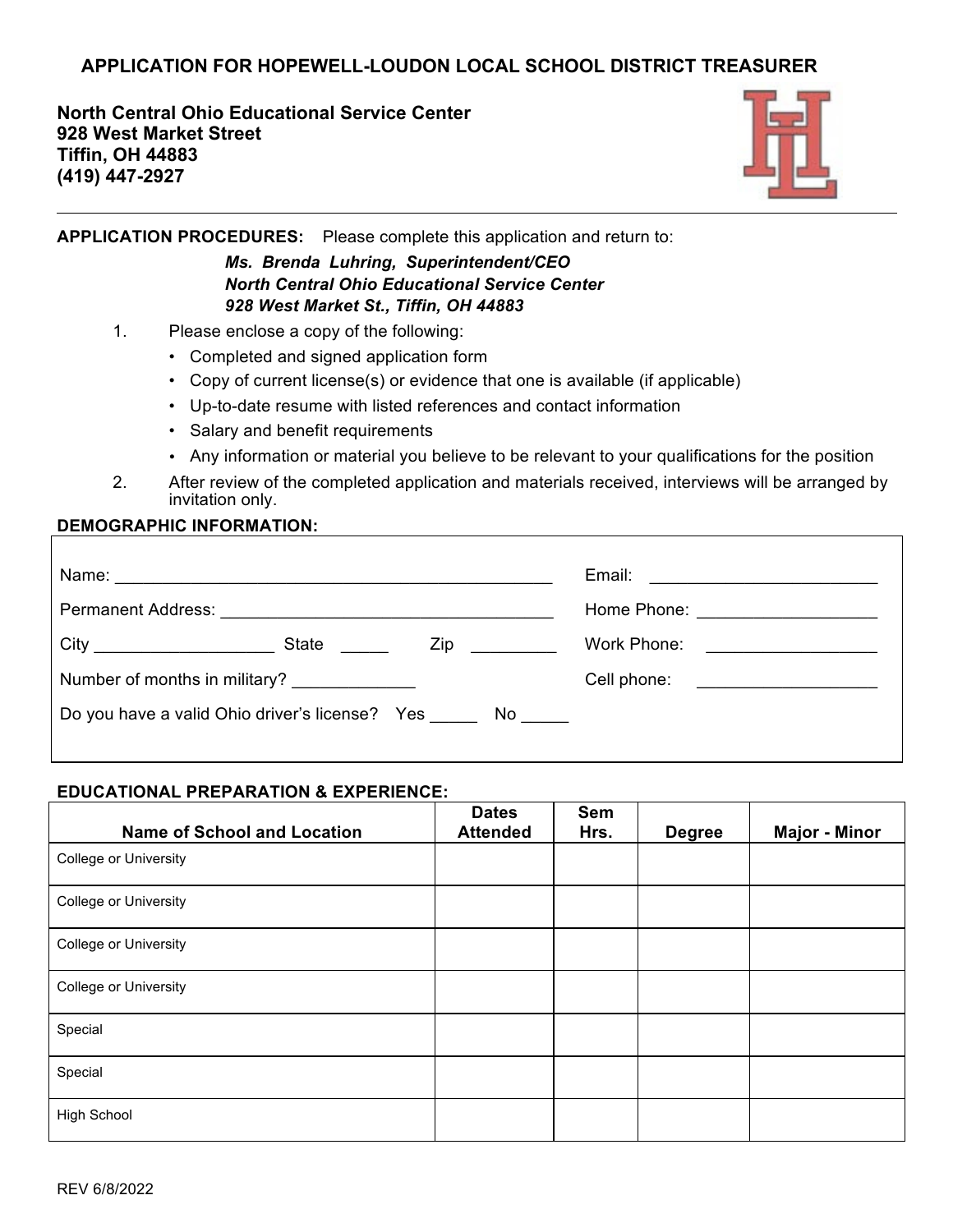### **LIST ALL OHIO LICENSES/CERTIFICATES THAT YOU CURRENTLY POSSESS OR FOR WHICH YOU HAVE APPLIED:**

| <b>Type</b>                                                                                                    | Area(s) | <b>Expiration Date</b> |  |  |  |
|----------------------------------------------------------------------------------------------------------------|---------|------------------------|--|--|--|
|                                                                                                                |         |                        |  |  |  |
|                                                                                                                |         |                        |  |  |  |
|                                                                                                                |         |                        |  |  |  |
|                                                                                                                |         |                        |  |  |  |
|                                                                                                                |         |                        |  |  |  |
|                                                                                                                |         |                        |  |  |  |
| • Are you currently under contract? Yes _______ No _____                                                       |         |                        |  |  |  |
| • Are you currently under contract for next year? Yes _______ No _____                                         |         |                        |  |  |  |
| If "yes," is it a multi-year: __________ When does your contract expire? ______________                        |         |                        |  |  |  |
|                                                                                                                |         |                        |  |  |  |
|                                                                                                                |         |                        |  |  |  |
| • Have you ever been non-renewed, terminated or resigned in lieu of disciplinary action from any               |         |                        |  |  |  |
| educational-related position?  Yes _______  No _____                                                           |         |                        |  |  |  |
| - Contract Andrea Andrea Andrea Andrea Andrea Andrea Andrea Andrea Andrea Andrea Andrea Andrea Andrea Andrea A |         |                        |  |  |  |

If "yes," please attach a supplemental document specifying the employer's name, date and detail of the event(s).

#### **WORK EXPERIENCE:**

| <b>Name and Address</b><br>of Entity                                             | <b>Inclusive</b><br><b>Dates</b> | # of<br><b>Months</b> | <b>Position</b><br><b>Held</b> | <b>Name of Board</b><br>President,<br><b>Superintendent or</b><br><b>Supervisor</b> | <b>Phone</b> |    |
|----------------------------------------------------------------------------------|----------------------------------|-----------------------|--------------------------------|-------------------------------------------------------------------------------------|--------------|----|
|                                                                                  |                                  |                       |                                |                                                                                     |              |    |
|                                                                                  |                                  |                       |                                |                                                                                     |              |    |
|                                                                                  |                                  |                       |                                |                                                                                     |              |    |
|                                                                                  |                                  |                       |                                |                                                                                     |              |    |
|                                                                                  |                                  |                       |                                |                                                                                     |              |    |
|                                                                                  |                                  |                       |                                |                                                                                     |              |    |
| Does NCOESC or its agents have your permission to contact the above individuals? |                                  |                       |                                |                                                                                     | Yes          | No |
| Does NCOESC or its agents have permission to contact your current employer?      |                                  |                       |                                |                                                                                     | Yes          | No |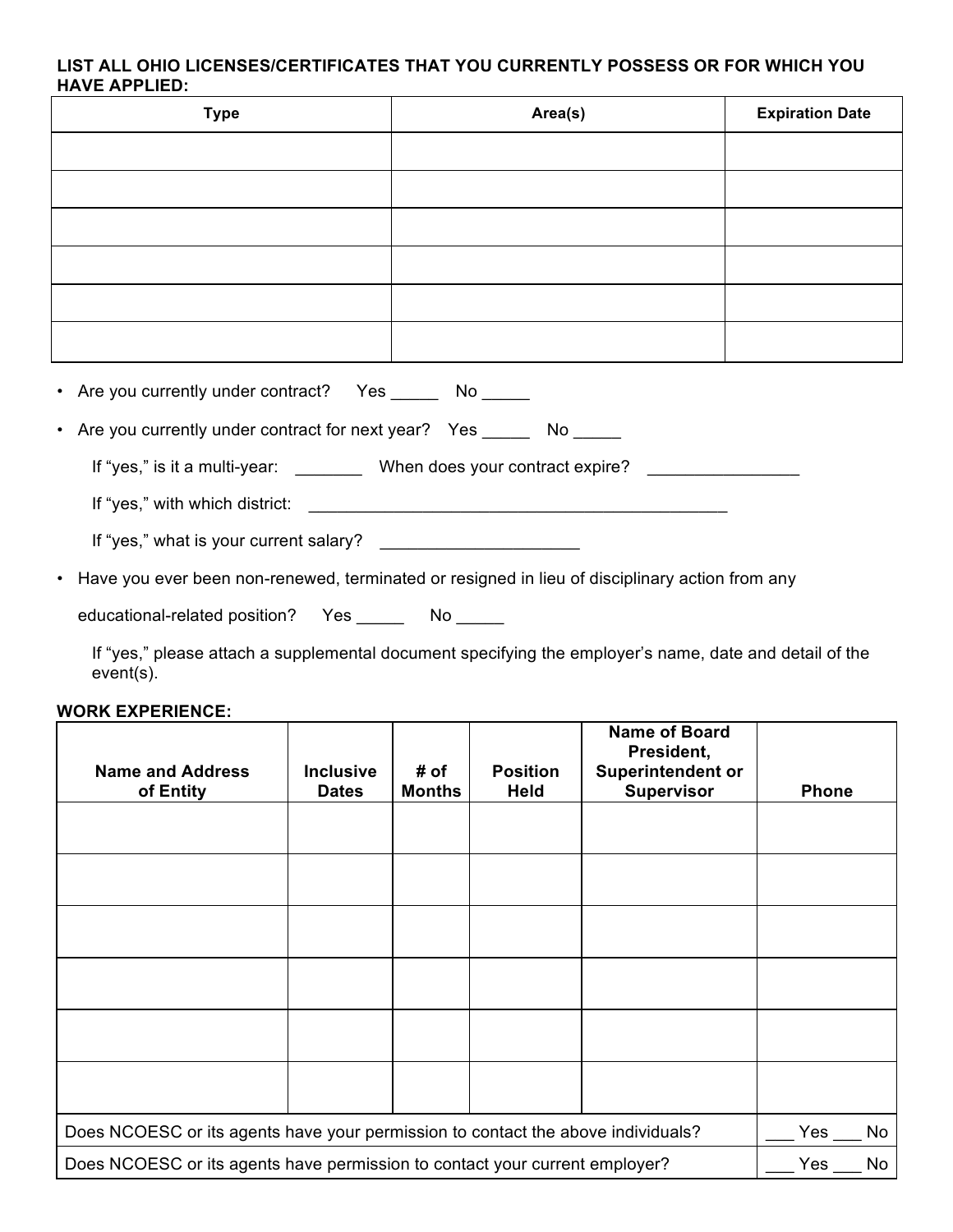**REFERENCES**: Give the names, addresses, and phone numbers of at least four people who are familiar with your professional ability, personality and character.

| Name:                                                                        | <b>Address:</b> |  | Phone: |    |
|------------------------------------------------------------------------------|-----------------|--|--------|----|
| <b>Position:</b>                                                             | Email:          |  |        |    |
| Name:                                                                        | <b>Address:</b> |  | Phone: |    |
| <b>Position:</b>                                                             | Email:          |  |        |    |
| Name:                                                                        | <b>Address:</b> |  | Phone: |    |
| <b>Position:</b>                                                             | Email:          |  |        |    |
| Name:                                                                        | <b>Address:</b> |  | Phone: |    |
| <b>Position:</b>                                                             | Email:          |  |        |    |
| Does NCOESC or its agents have permission to contact your references?<br>Yes |                 |  |        | No |

*I certify the information in this application is true to the best of my knowledge. I authorize the North Central Ohio Educational Service Center (NCOESC), on behalf of the employing district, to conduct an appropriate reference check*  which may include former employer(s) as well as the Bureau of Criminal Identification and Investigation (BCII) and Federal *Bureau of Investigation (FBI). I authorize NCOESC to perform such background investigations as required by law.* 

*Ohio Revised Code (ORC) 3319.39 stipulates any applicant under final consideration for appointment or employment in a position with a board of education as a person "responsible for the care, custody, or control of a child," must submit to a criminal records check conducted by the Bureau of Criminal Identification and Investigation (BCII) and Federal Bureau of Investigation (FBI). The fee for the background investigation is to be paid by the applicant if considered a finalist for the position. Failure to comply will result in the disqualification of the applicant for employment consideration.*

*I understand and agree that if I am employed prior to the receipt of the BCII/FBI report and verification of my work experience, my continued employment will be contingent upon: 1) satisfactory work experience as verified by contacts with my former employers; and 2) receipt of a report demonstrating that I am in compliance with NCOESC Board of Governors*  and/or employing district rules and regulations (including BCII/FBI reports) regarding applicant/employee records.

*I attest that the information contained in this application and in my resume is true and complete, and I understand that if it is not, I may be eliminated from consideration for this position. If, after being hired, falsehoods or omissions are discovered in my application or resume, I understand that my employment may be terminated. By affixing my signature, I agree to the conditions listed on this application and if employed, I will tender my resignation of employment should I fail to fulfill these conditions.*

\_\_\_\_\_\_\_\_\_\_\_\_\_\_\_\_\_\_\_\_\_\_\_\_\_\_\_\_\_\_\_\_\_\_\_\_\_\_\_\_\_\_\_\_\_ \_\_\_\_\_\_\_\_\_\_\_\_\_\_\_\_\_\_\_\_\_\_\_\_\_\_\_\_\_\_\_\_\_\_\_\_ Signature of Applicant Date Date Date